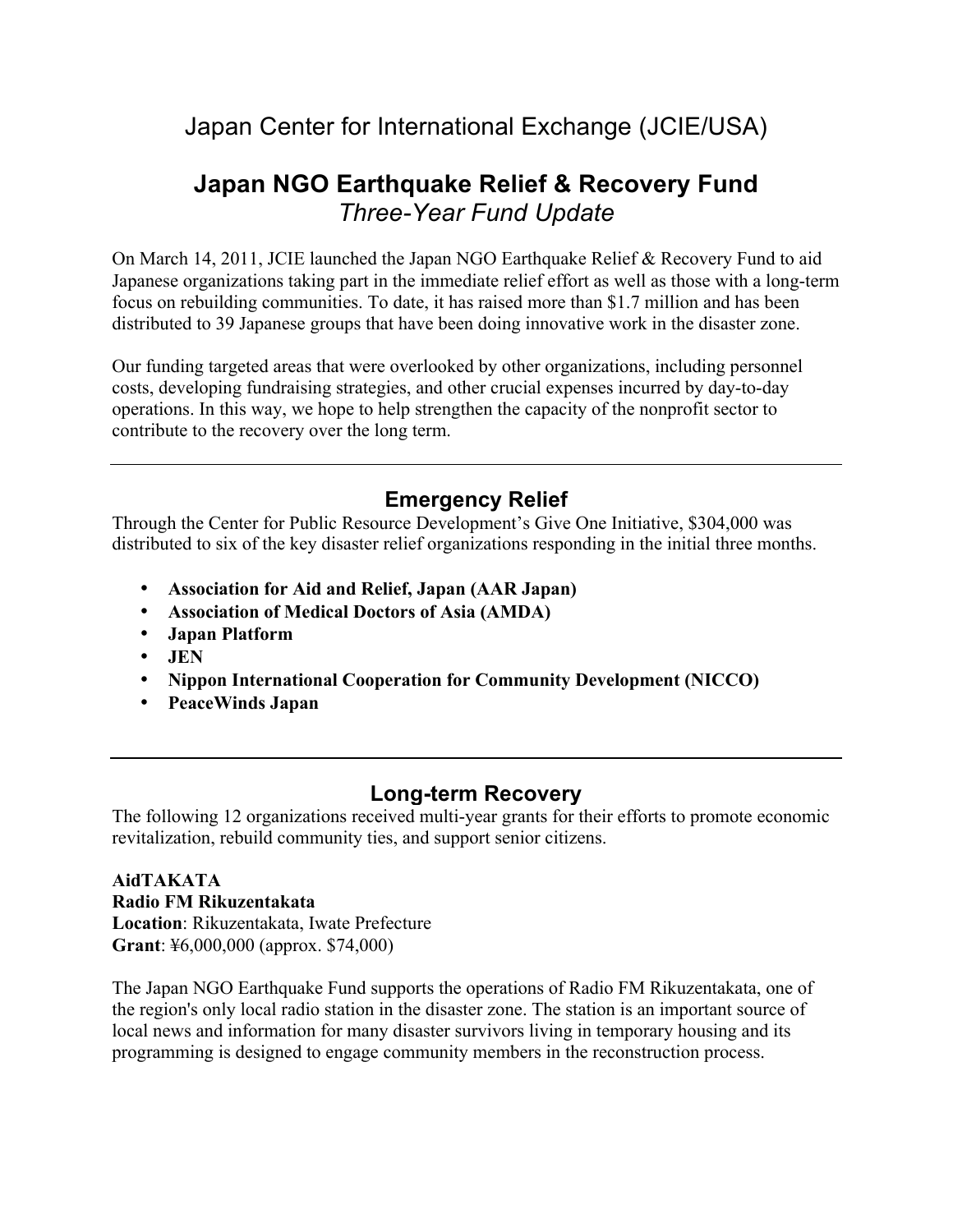- AidTAKATA, the nonprofit that manages the 24 hour radio station, has hired 4 staff to independently produce 14 regular programs (roughly 76% of its content), which include coverage of local performances, an hour for elderly residents to share local myths, and a monthly call-in talk show with the Rikuzentakata mayor.
- AidTAKATA's live broadcasting of the city council debate has increased community participation in the recovery planning process and the city council members claim to have been stopped on the street by radio listeners interested in sharing their opinions with them on certain issues. One such issue was the city's ambitious effort to make the downtown area tsunami proof by leveling mountaintops and filling in low-lying areas to raise them 26-33 feet.
- JCIE staff witnessed the radio station's role in the community first-hand during a visit in May 2013. The station was featuring a program with a lawyer who provides advice on the legal issues people in the disaster zone have to cope with (rebuilding regulations, insurance settlements, land titles, etc.)



*Discussion on how to keep the people of Rikuzentaka city healthy*



*Staff interviews a shop owner at a local shopping district known for its long ties with the community* 

when a small earthquake occurred. The announcers immediately interrupted the interview to reassure their listeners that there was no tsunami warning and to provide accurate updates on the magnitude and location of the epicenter, information that many listeners in temporary housing without TVs and Internet would not have gotten otherwise.

#### **Art Revival Connection TOHOKU (ARCT) Arts Programs: Senior Citizen and Artists Learning Together Location**: Sendai, Miyagi Prefecture **Grant**: ¥2,000,000 (approx. \$24,700)

With support from the fund, ARCT has organized art programs and performances at the senior citizens' facilities in Higashi-Matsushima, Miyagi Prefecture, a city where 63% of the land was inundated by the tsunami.

• ARCT concluded their activities in April but relaunched the organization in July to continue engaging the disaster-affected communities through art. In its initial stage, the organization produced a total of four 30-60 minute performances at a senior citizens' facility, engaging local artists, senior citizens, their families and facility staff in the



production. Each program recorded a total of 30 to 140 participants.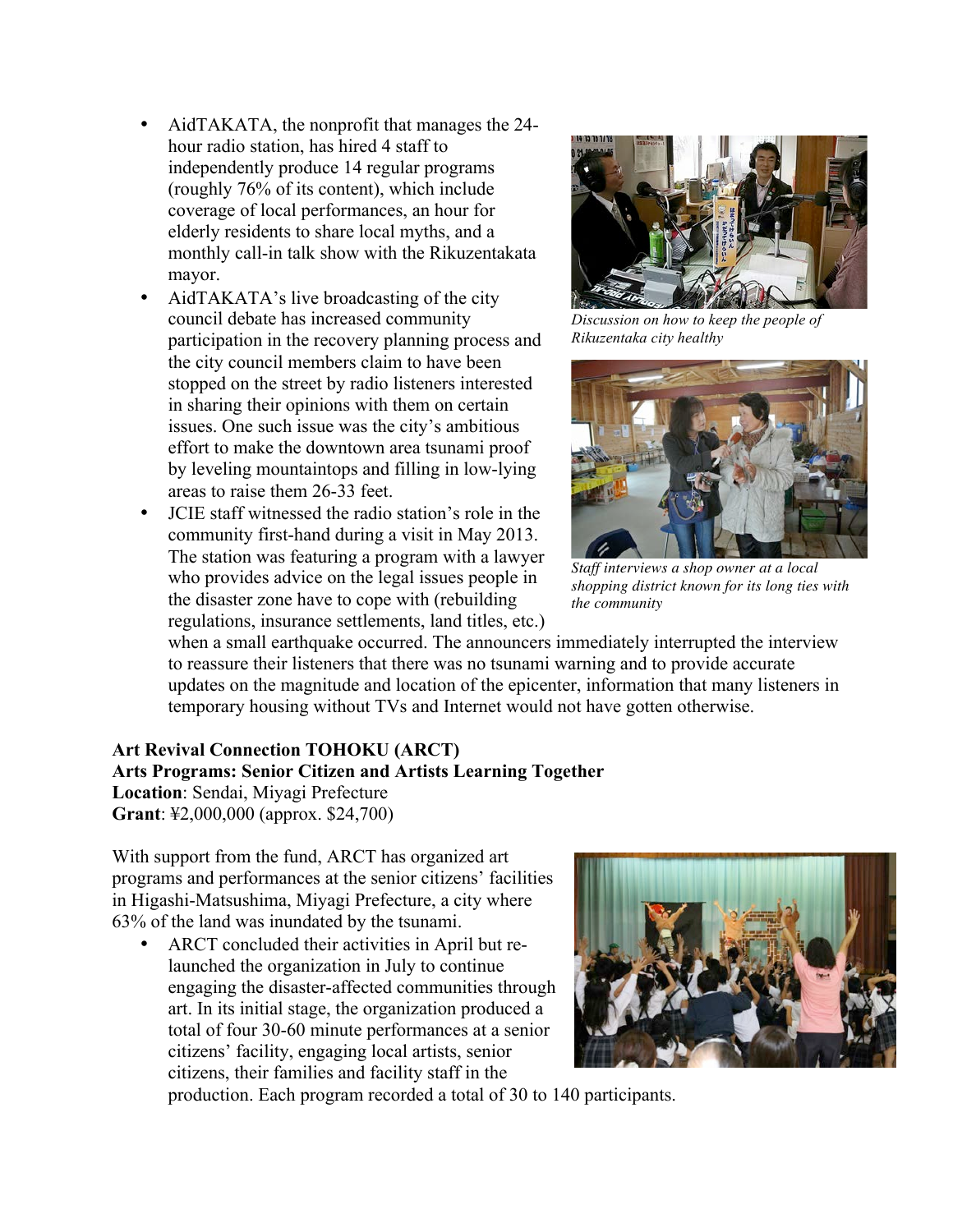- The performances created an opportunity for the artists to become more conscious of social issues surrounding elderly care and also benefited some facility staff members who have lost homes and loved ones in the disaster to feel a sense of community through the teamwork involved in organizing the plays.
- The newly re-launched ARCT has founded a culture project team that recently collaborated with a local kindergarten to produce a play. ARCT is also planning a roundtable discussion in March to discuss how the disaster has changed and affected the local culture.

**Fuji Social Welfare Foundation Kitchen Car Project Location**: Kamaishi, Iwate Prefecture **Grant**: ¥5,000,000 (approx. \$65,000)

The Fuji Social Welfare Foundation launched a "Kitchen Car Project" that provides food trucks to local chefs in Kamaishi who have lost their restaurants. The project helps employ them, providing a path back to restaurant ownership for these chefs and ensuring that there is food readily available near temporary housing settlements and in devastated areas of town. To rent the trucks, chefs are asked to pay a low, subsidized fee of 25,000 yen per month (roughly \$250) and 5% of their sales, then they keep the remaining proceeds to build up their savings.



- The project started with five food trucks in June 2011, and has since expanded to twelve. Of the 12 cars, 10 of them are now operated by restaurant owners from outside of Kamaishi who wish to return to the city because of family ties or a desire to help with the recovery process. This is an important development at a time when the population is declining and the city is threatened by an exodus of working age professionals to places with better economic prospects.
- The project has given employment to over 30 people, including staff members, kitchen car chefs, and chefs who have managed to graduate from the project and re-open their own restaurants.
- Kitchen Car Project has become a model for many of the NGOs based in neighboring cities and has been playing an advisory role for other groups looking to implement a similar project in their cities.
- The grant supported the purchase of portable canopies and vinyl walls that can be attached to the kitchen cars at night or on rainy, cold days. The funds were also used to launch an open-air plaza for docking food trucks and hosting community events and concerts. The plaza won the prestigious



*Overhead view of the plaza*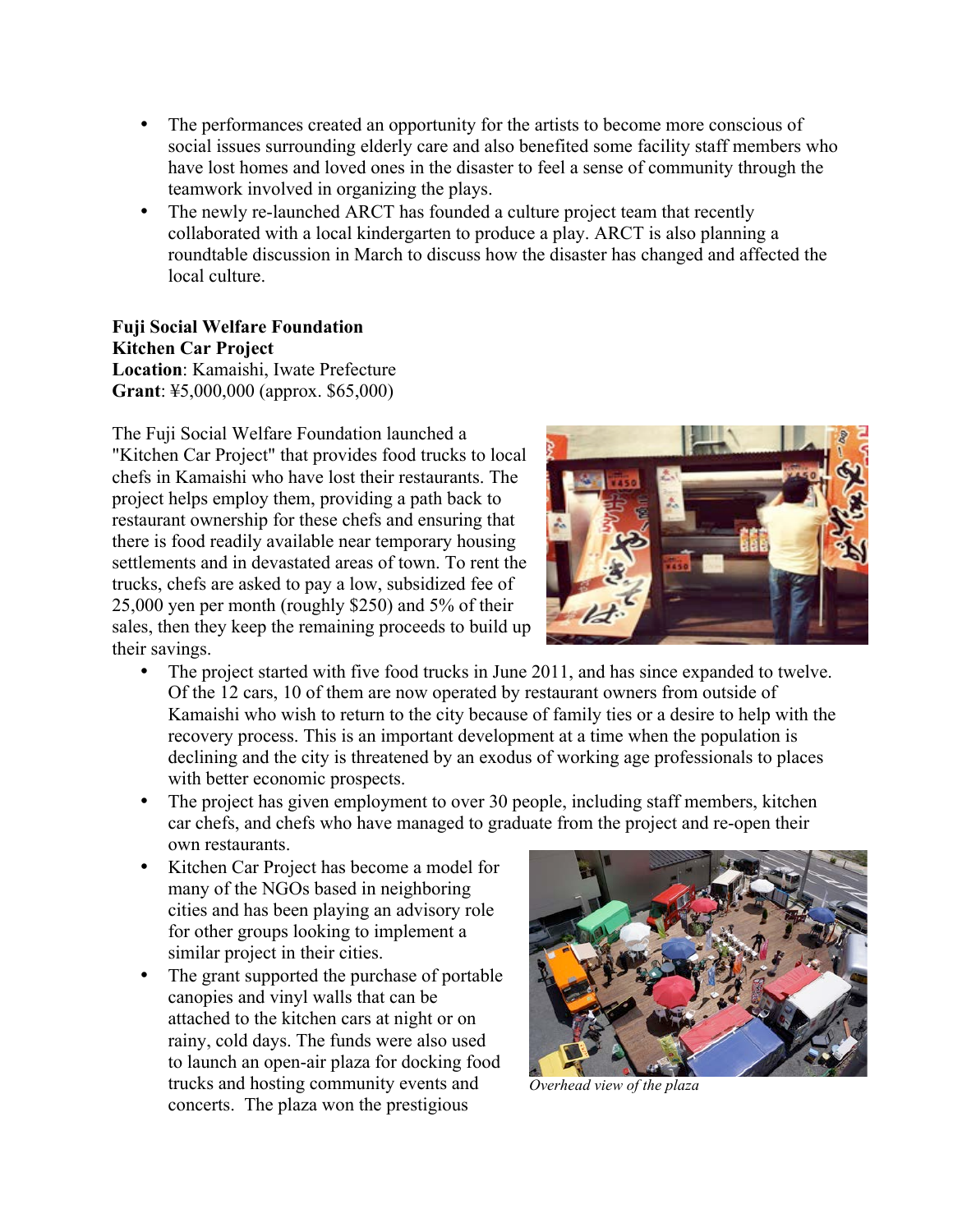Japan's Good Design Award administered by the Japan Institute of Design Promotion (JDP) in 2013.

- In August 2013, six senior US Congressional staff visiting the disaster zone on a JCIE exchange met with Kamaishi Mayor Takenori Noda who cited the Kitchen Car Project as one of the leading examples of innovative recovery initiatives in the town. They were also guided around town by the project manager, Hiroyuki Mitsuzuka. Mr. Mitsuzuka is not only helping to run the Kitchen Car project but he is also a kitchen car operator who has been able to reopen his own Italian restaurant thanks to the project.
- One dream for those involved in the project is to use the Kitchen Car Project as a springboard to hold a "World Food Truck Festival" in Kamaishi to highlight the success of the city's recovery and allow food truck operators to share tips on innovative ways to contribute to their communities.



**Fukushima Organic Agriculture Network (FOAN) "Rebuilding Fukushima Ties" Recovery Project Location**: Nihonmatsu, Fukushima Prefecture **Grant**: ¥8,000,000 (approx. \$99,000)

The Fukushima Organic Agriculture Network (FOAN) is working with local farmers to rehabilitate the farmland that was contaminated by radiation and is creating a network of support groups to strengthen the local and displaced farming communities. FOAN is also working on distributing accurate information on Fukushima produce to relieve fears of consumers that the region's produce is still contaminated by radiation after the nuclear disaster.

- On March 2013, the organization opened a restaurant named "Fukushima Organ Dou Shimokitazawa" in Tokyo offering produce grown by the Fukushima farmers. The "Organ" is short for organic and also refers to the organ instrument with hopes that the restaurant will bring harmony between the customers and Fukushima farmers through personal exchanges and interactions. The restaurant also provides displaced Fukushima farmers who evacuated to Tokyo after the nuclear accident with a place to gather for a sense of community and to ease the stress of moving to a new home. The restaurant's grand opening was highlighted in *Nihon Keizai Shimbun*, the Japanese equivalent of the *Wall Street Journal*.
- The organic farmers group for women launched by FOAN held its eighth meeting in February since its establishment to exchange farming strategies and explore the unique role of women farmers in distributing accurate information to mothers and wives who are worried about Fukushima produce contaminated by radiation.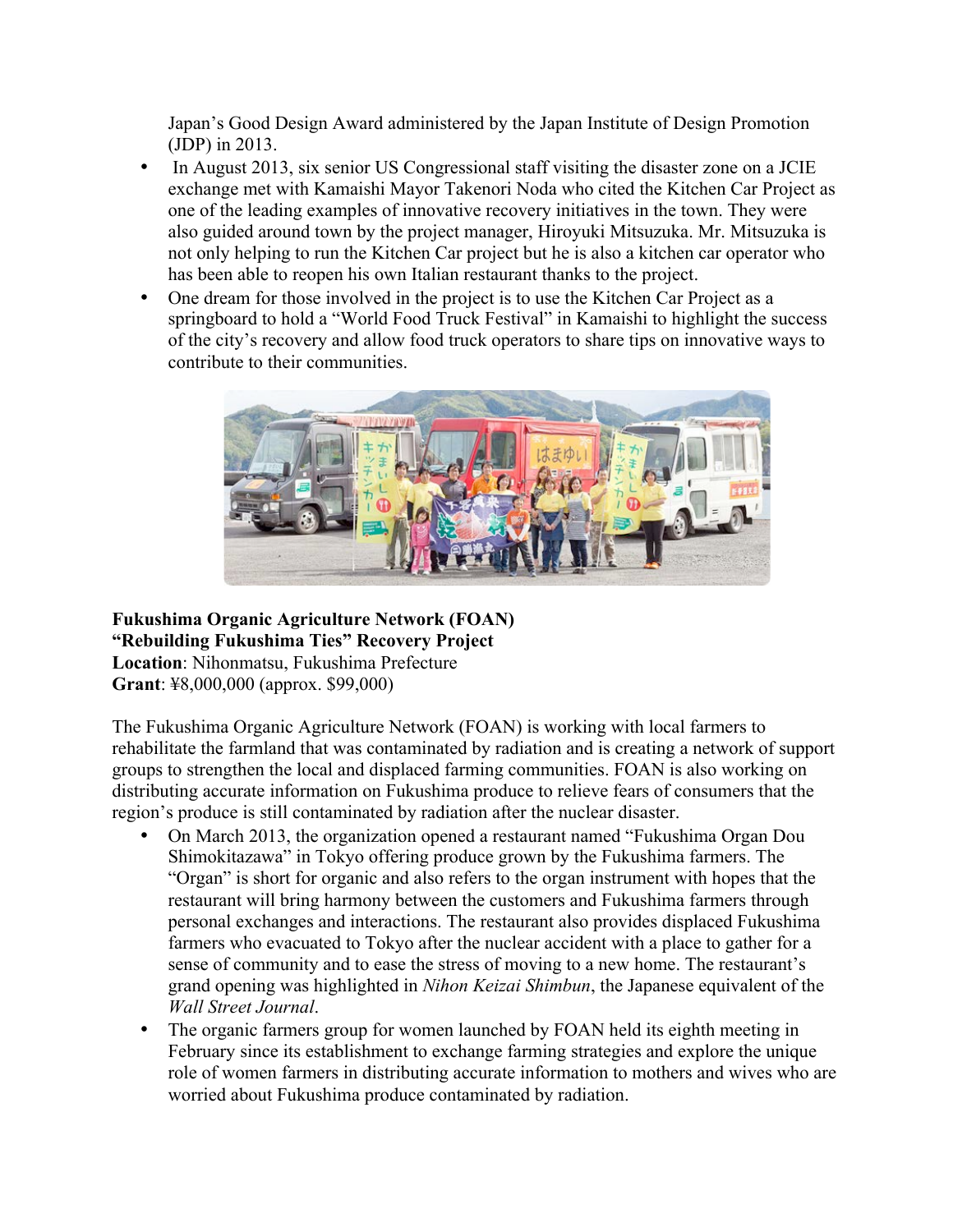- The Fukushima Organic Festa 2013, which was organized by FOAN in November 2013 gathered people from all over the nation to educate the participants on the process of radiation monitoring and the safety of the region's produce. More than 50 local farmers showcased their produce and consumers had a chance to ask questions directly to the farmers.
- FOAN launched a monthly newsletter on January 2014 for their Tokyo consumers in an effort to disseminate accurate information on Fukushima's produce and gain the trust of the consumers by including personal messages and stories from the farmers.



*Farmers who participated in the Fukushima Organic Festa showing off their prized sweet potato*



*A gathering of Fukushima organic women farmers*

# **Kamaishi Platform Coastal Community Project: Support for Artisanal Oyster Farming Location**: Kamaishi, Iwate Prefecture

**Grant**: ¥5,000,000 (approx. \$61,700)

Kamaishi Platform has been working to help revive Kamaishi's oyster industry, which was devastated by the 40-foot tsunami waves that struck the town. The grant from the JCIE NGO

Earthquake Fund supports an initiative to connect small artisanal oyster farmers in Kamaishi to Tokyo-based consumers and restaurants to revive the oyster industry. The customers can make contributions of \$100 to receive vouchers for annual allocations of oysters in return that can be redeemed at supporting restaurants over the coming 10 years.

- Kamaishi Platform has been recognized with an award of excellence for their oyster initiative along with their other disaster recovery-related efforts as part of the annual "Community Revitalization Award" administered by 46 regional Japanese newspaper publishers and the Kyodo News.
- Kamaishi Platform's focus on younger fishermen enourages them to take leadership and introduce innovative approaches to the industry without going



through the traditional channels controlled by the fisheries association. One successful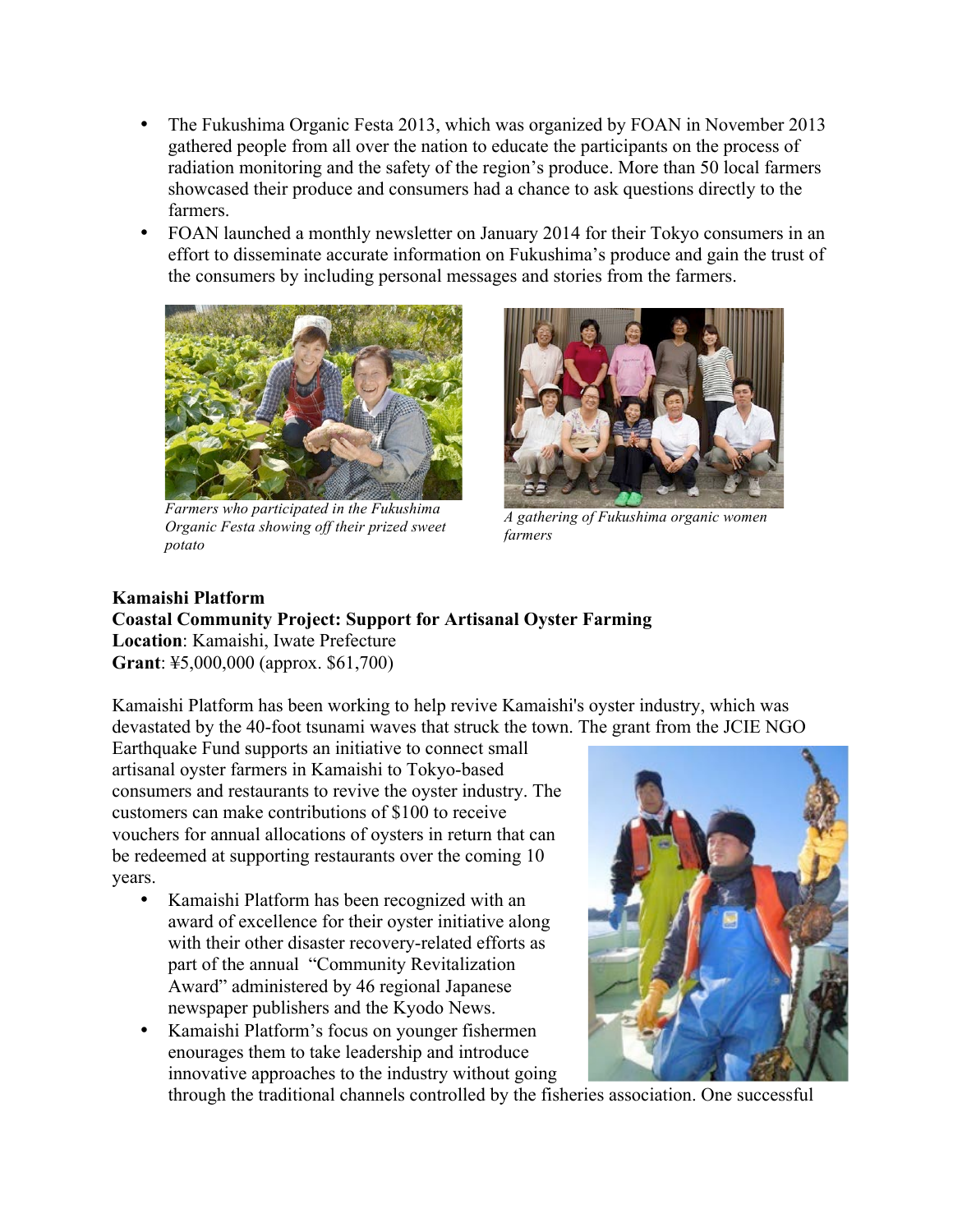example is the fishermen using part of the fund to purchase a sophisticated oystercleaning machine, eliminating the middlemen who clean the oysters for them and sell the oysters at a higher price to restaurants and other businesses. With the machine, the fishermen can sell directly to Tokyo restaurants, garnering higher prices for their products and creating a direct connection between the farmers and consumers.

• The first oysters harvested under this program have been successfully shipped to partnering restaurants in December 2013. So far, 5 restaurants in Tokyo have signed up to partner with Kamaishi Platform to support the oyster farmers.

### **Leading Aging Society Forum Coordination Platform for Senior Citizens Health and Welfare Location**: Ishinomaki, Miyagi Prefecture

**Grant**: ¥5,000,000 (approx. \$61,700)

Funding has been provided to support the forum's "Coordination Platform for Senior Citizens Health and Welfare," an initiative to survey the actual needs of seniors and ensure that none slip through the cracks as different agencies try to respond to their various needs. They have been targeting seniors who remained in their homes rather than moving to temporary housing due to their higher risk for isolation and seclusion.

• In the period of April 2012 to March 2013, they visited 13,137 Ishinomaki households and convinced the residents of 4,039 of them to fill out comprehensive surveys of their



health conditions. This rare data has been compiled in a database to provide a unique picture on the current needs of local senior citizens. Some of their troubling findings include the following:

- o 36.6% of those surveyed had low income levels than before the disaster. Some of the residents reported that they were living off of their savings, others were having difficulty finding employment or were unable to pay for health fees, and some had cut down to two meals a day.
- o About 16% claimed to have problems sleeping. Some can no longer sleep without taking sleeping pills and others report sometimes having trouble sleeping even after taking the pills.
- $\circ$  24.6% of those surveyed leave their homes only 1-2 times a week. This is a troubling statistic given the phenomenon of "isolation deaths" that have occurred after similar disasters when senior citizens and others become shut off from the outside world, increasing the risk that a sudden deterioration in their health may go undetected by those who can help them.
- o 6% answered that they have lost hope to live and are better off dead. They gave reasons such as the futility of working hard when there may be another devastating earthquake in the future, the loss of family members, and the lack of support from their families.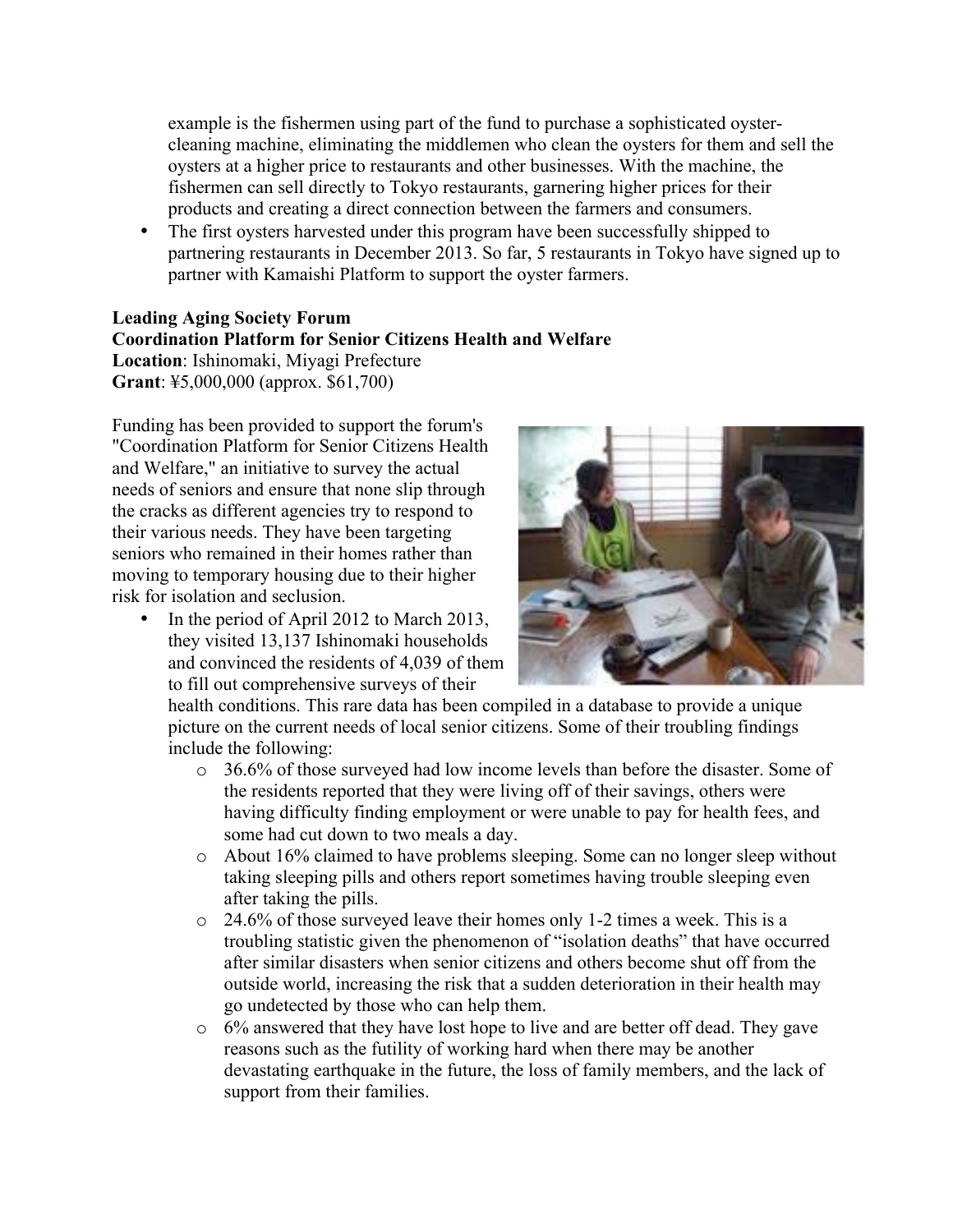- o Two years after the disaster, 31% still required specialized support. Residents cited reasons such as sleep loss from missing their loved ones that died in the disaster, loneliness, financial insecurity, and uncertainty about the future.
- Building on this groundbreaking survey, Ishinomaki City has commissioned the Leading Aging Society Forum to start a support center for residents living in the city. The aim is to strengthen the community through making regular house calls on senior citizens and by coordinating among other local groups to provide a comprehensive range of activities that will help to prevent the residents from becoming isolated from their communities.
- The Ministry of Health, Labour and Welfare of Japan recognized the organization's efforts to sustain a healthy population in the disaster area by presenting it "The Smart Life Project" award for 2013.
- Japan's Reconstruction Agency awarded the Leading Aging Society Forum in 2013 for being an excellent model for recovery projects in helping to construct a "new Tohoku." There were 460 candidates for this award.
- The forum was highlighted by the *Asahi Shimbun* in January 2014, one of Japan's primary news outlets, for their innovative work in the disaster zone.

#### **@Rias NPO Center Community Bus Project**

**Location**: Kamaishi, Iwate Prefecture **Grant**: ¥5,500,000 (approx. \$71,000)

Much of the public transportation was destroyed in Kamaishi, Iwate, so a local nonprofit called @Rias NPO Center purchased and has been operating community buses to allow youth to take part in after-school activities, sports, and educational programs. The buses are also used to assist senior citizens who have no transportation. In the first year after the disaster, the buses provided a vital source of transportation in the town.

• Now, although many Kamaishi residents have bought new cars, the buses are still being operated to help residents, ranging from schoolchildren to senior citizens who lack transportation and cannot



carry on with their daily activities. For example, one bus is being used regularly to allow the local youth soccer team to practice and compete, and it has become closely identified with their activities.

• In addition its work on the community bus project,  $@Rias$  NPO Center has been carrying out a range of other activities to strengthen community ties. Among other efforts, in cooperation with the city hall, the organization's staff currently visit a total of 66 temporary housing settlements to check in on the residents' needs and to help them when they need assistance that is not easily available through regular bureaucratic channels.

#### **SakuraNet**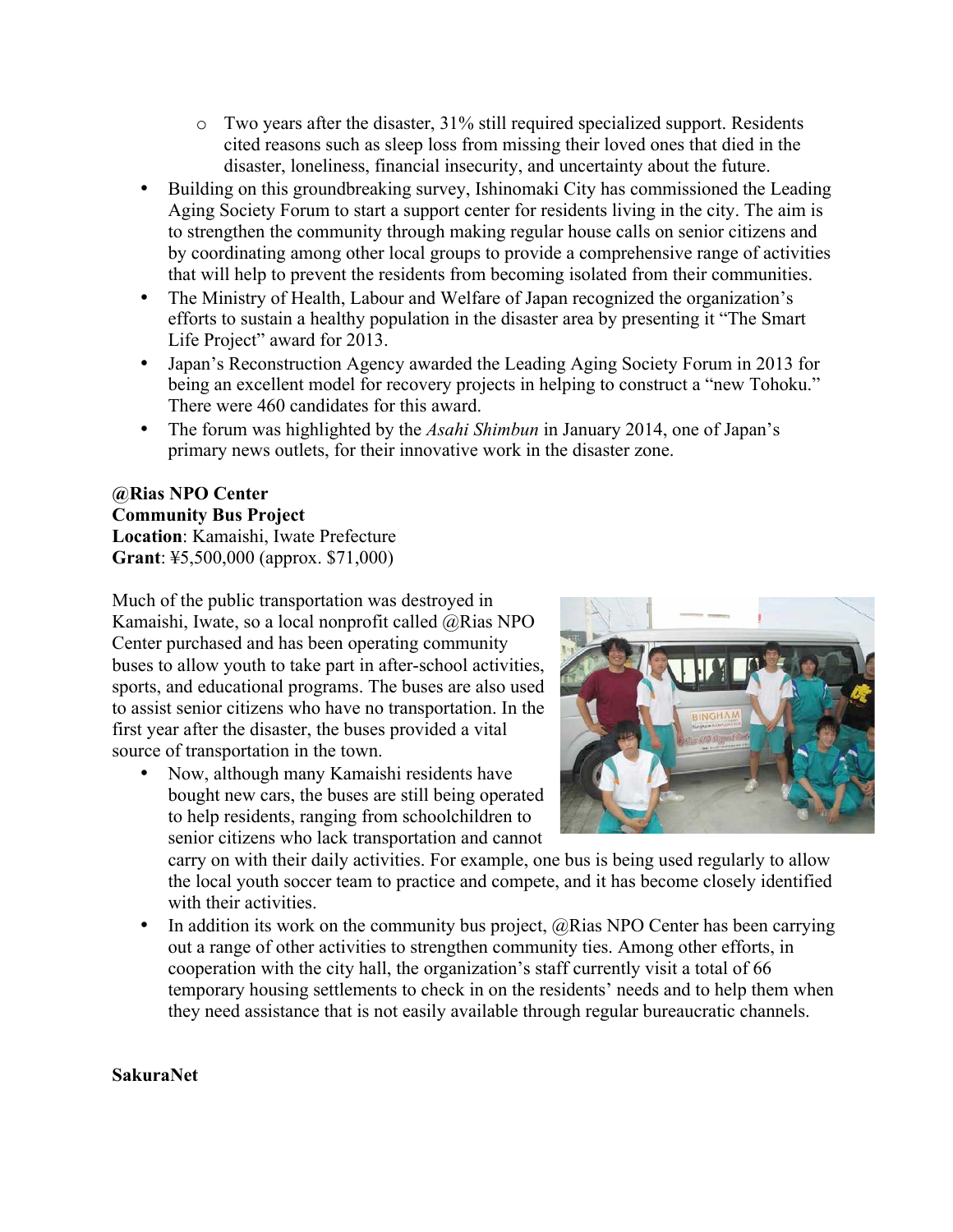#### **Pilot Project of Rural Senior Center**

**Location**: Miyako, Iwate Prefecture **Grant**: ¥4,350,000 (approx. \$54,000)

With JCIE NGO Fund support, SakuraNet led a coalition that rebuilt a community center, which serves primarily senior citizens in an isolated area outside of Miyako City, Iwate Prefecture. Reconstruction funds for senior centers are typically focused only on city centers, but this provides care closer to the hamlets where many of the region's seniors live. The construction was carried out by a group of 30 students from the Department of Architecture and Urban Design at Ritsumeikan University, in cooperation with the Miyako City Social Welfare Council. The facility was completed in December 2011 and is now being used by local groups to provide services for seniors and as a community center for local residents.

• The dome-shaped community center has proven to be so popular that a second one was constructed elsewhere in Miyako City based on the model of the original one. This facility is also being used to host concerts, recreational games, cooking classes, health



examinations and discussion groups for community members. The facility also functions as a café where residents can gather to talk.

In 2013, more than 15 volunteers gathered at the community center to identify and return family photos that were left behind after the disaster. In one day, volunteers were able to identify more than 40 photos to their rightful owners and residents were ecstatic when photos with great sentimental value were returned to them.

### **Sanaburi Foundation**

**Location**: Sendai, Miyagi Prefecture **Grant**: ¥10,000,000 (approx. \$125,600)

Sanaburi Foundation was launched in 2011 as the Tohoku region's first community foundation. It channels funds from inside and outside the region to community-based projects and, by doing this, strengthen the foundations of Tohoku's nonprofit sector. Support from the grant is going to build up its institutional base, improve its communications, and help it conduct outreach so it can become more sustainable.

• The foundation has channeled 880,238,977 *Current staff at Sanaburi*

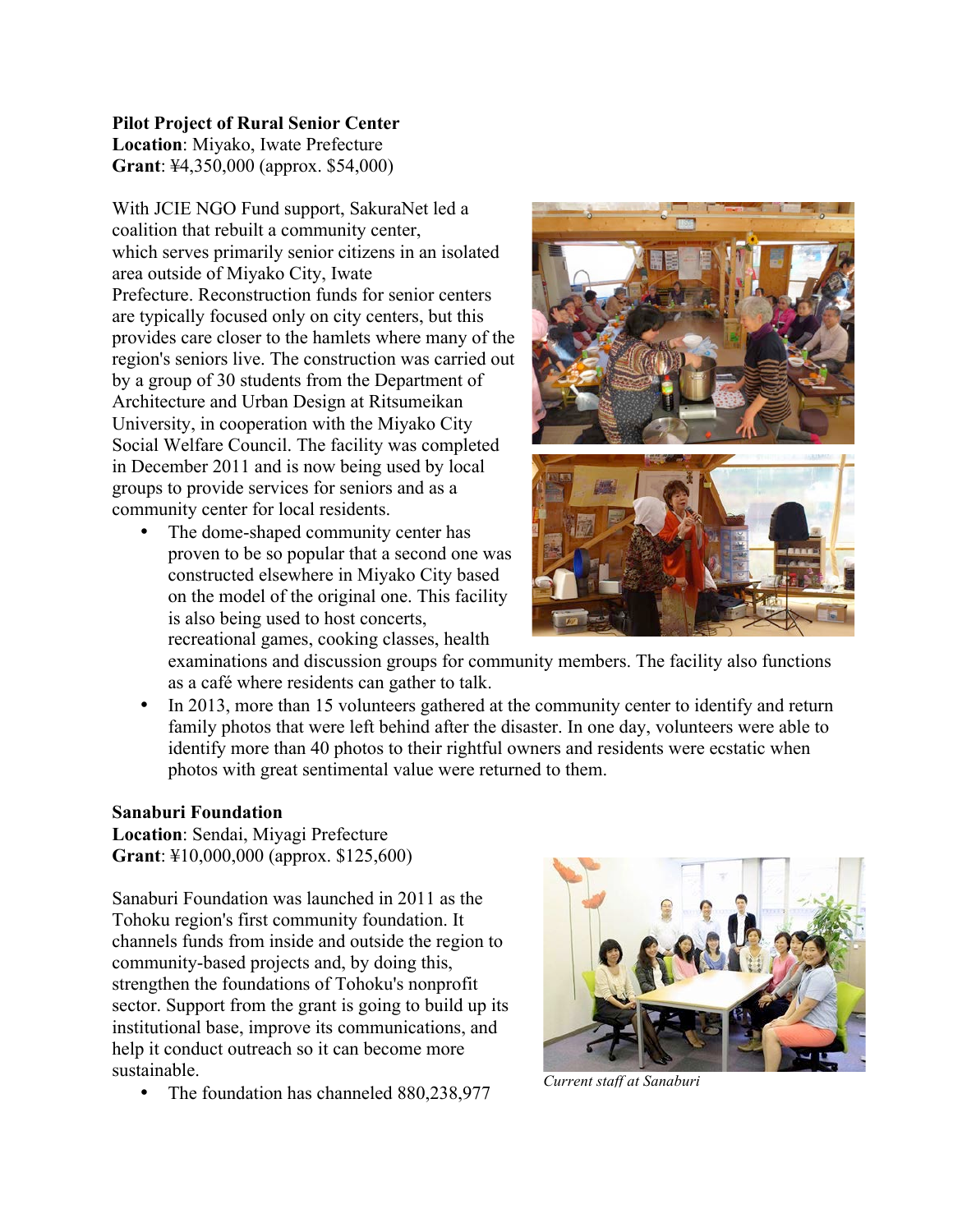yen (approximately \$8.8 million) to 371 projects in the disaster areas as of December 2013.

- The organization has hired 2 staff members since 2011 increasing the number of full-time staff to 13 and is currently looking to hire 3 more staff to help with the operations.
- Regular reports from the Sanaburi Foundation's grantees are made available online, showcasing its website as a platform for disseminating information. The website also highlights information on grant opportunities and upcoming public forums on Tohoku disaster recovery. These public relation efforts have led to further financing opportunities and new partnerships with Tokyo-based organizations.
- In Spring 2013, the Sanaburi Foundation launched a new short-term fund to raise donations for 5 non-profit groups with various focus areas. Donors were able to choose to support one non-profit group out of the five to donate for a minimum contribution of \$50. The fund raised close to \$22,000 from 135 donors. Some of the projects supported by the fund include initiatives to relieve stress of kindergarteners through dance, documenting progress on the region's recovery through the children's perspective, and supporting the financial independence of non-Japanese immigrant wives affected by the disaster.
- The Sanaburi Foundation co-organized a roundtable in September 2013 in Sendai on deriving lessons from the Tohoku disaster for the future of Japan. Representatives from NGOs, academia, business, and foundations who are involved with the recovery process in the disaster zones discussed how different sectors can collaborate with one another to better tackle the issues at hand including community building, tourism, education, and child care. A total of 202 people participated.
- The Sanaburi Foundation has been chosen as the secretariat by Japan's Small and Medium Enterprise Agency to collaborate with them on an initiative to provide financial support for promising businesses in Iwate, Miyagi, and the Fukushima prefectures. As of December 2013, it has reviewed 221 applications and has awarded a total of \$437,00,000 in grants to 165 entrepreneurs.



*Participants at the September 2013 roundtable coorganized by Sanaburi*

### **Sankaku Planning Iwate Mederu Car ("Delivery Care") Project Location**: Morioka, Iwate Prefecture **Grant**: ¥8,350,000 (approx. \$100,600)

When Sankaku Planning Iwate launched the Delivery Care project in August 2011, the organization operated in three cities in Iwate Prefecture with 10 staff members. For a small, 100 yen fee, the staff shop for basic necessities on behalf of senior citizens and other people with limited mobility in the temporary housing settlements. Their main aim is not merely purchasing daily necessities for homebound disaster survivors, but rather to engage these people in conversation and also to keep tabs on their physical and mental health.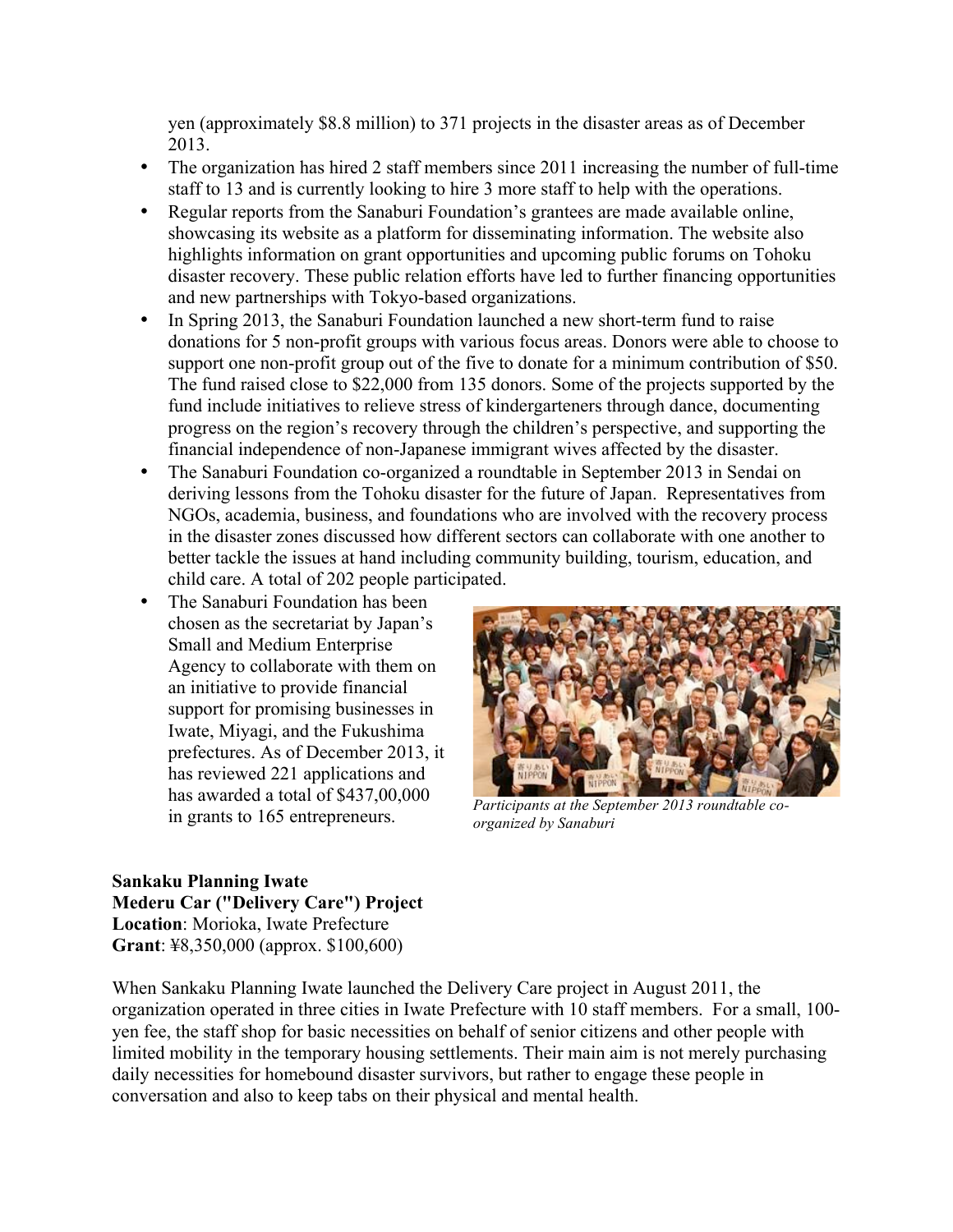- Recently the organization has expanded its outreach to incorporate two additional regions in Iwate, including one of the hardest hit cities, Rikuzentakata. Simultaneously, the number of staff has doubled, and it now employs 20 women, all of whom lost jobs of homes themselves.
- The Sankaku Planning staff has been making approximately 570 home visits per month, operating in 5 cities and providing services within an area spanning over 200km.
- As more clients have openly consulted the staff on their mental, social, or physical problems and as staff responds to cases of illnesses or abuse suffered by



*Sankaku Planning staff go shopping for those who have difficulty leaving their homes*

their customers during their deliveries, Sankaku, in collaboration with the government and NPO groups, has started a hotline for women to call as well as a health center for women to walk in to talk about their mental and physical well-being.

### **Takagi Fund for Citizen Science**

**Providing Training and Encouraging Collaboration among Grassroots Groups Monitoring Radiation to Promote Healthy Communities**

**Location**: Fukushima Prefecture and elsewhere **Grant**: ¥9,600,000 (approx. \$113,000)

The Takagi Fund received a grant to educate and promote collaboration among mothers' groups, neighborhood associations, and other grassroots organizations that are dealing with radioactive contamination following the accident at the nuclear power plant in Fukushima. Their goal is to help communities make informed decisions that will help them lead healthy and secure lives.

• Recently, the Takagi Fund convened a 2-day conference in Tokyo where 24 researchers shared their findings related to the Fukushima



nuclear accident in order to inform the public and illustrate the range of initiatives that were launched after the disaster. Close to 130 people participated in this event.

**World in Asia (WiA) Building a Platform for Social Entrepreneurship to Promote Recovery Location**: Tokyo, Japan **Grant**: ¥6,000,000 (approx. \$76,850)

WiA was created shortly after the 3.11 disaster to coach social entrepreneurs on ways to strengthen the institutional capacity of their organizations and serve their constituents more effectively. The JCIE NGO Earthquake Fund is supporting WiA's efforts to expand its social entrepreneurship training programs for groups in the disaster zone.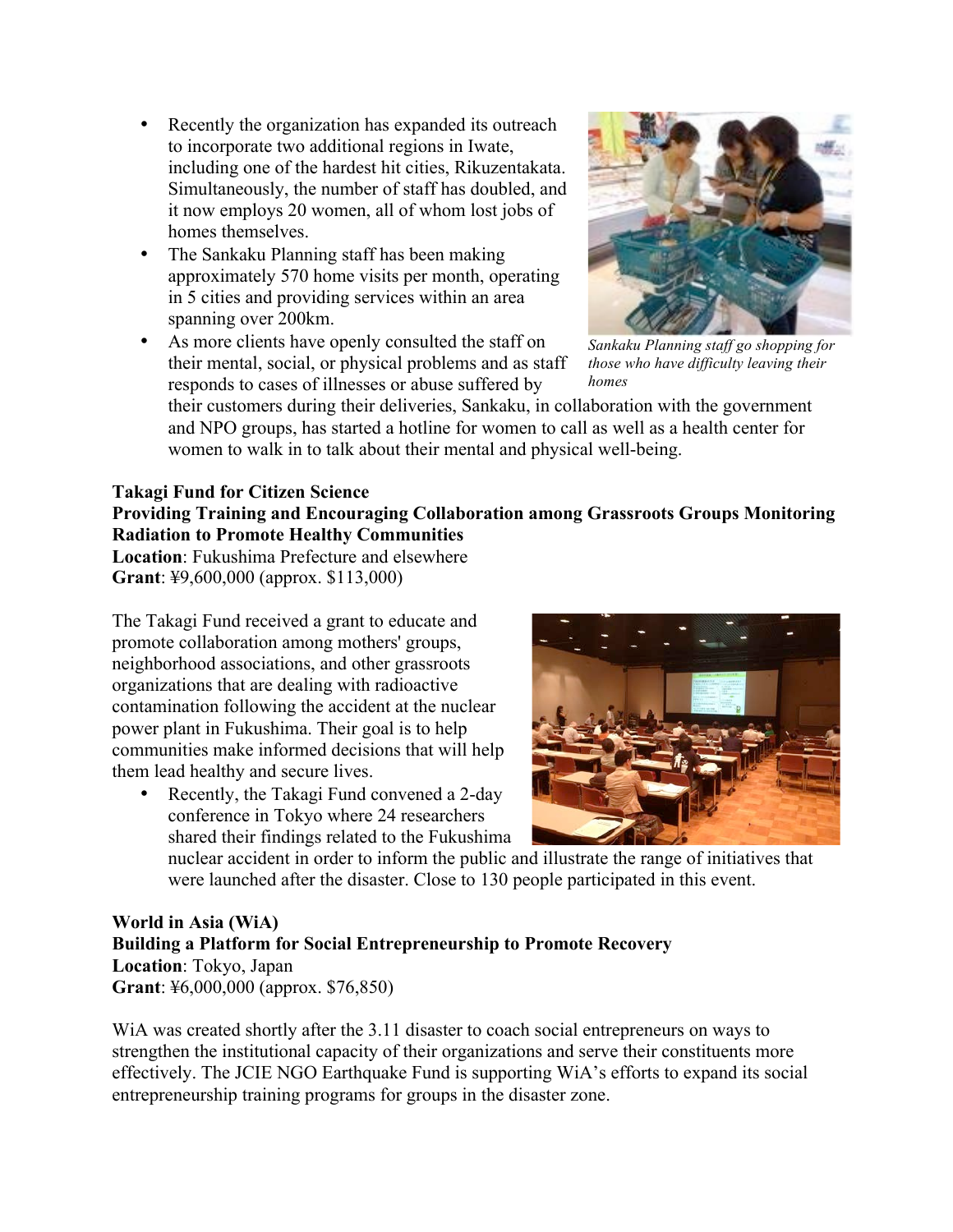- WiA has targeted 9 social businesses in Tohoku and helped them forge a total of 25 different partnerships with other organizations. To date, WiA estimates that these 9 groups have provided social services to a total of 8,898 people, including senior citizens, unemployed women, people with disability, and children living in poverty in the disaster zone.
- WiA staff have acted as consultants and mentors for the entrepreneurs to help them strategize and assess the impact of their work as these businesses struggle with being short-staffed and finding qualified individuals to work for them in the disaster areas.
- WiA has been highlighted in 7 media outlets, including NHK, one of Japan's leading broadcasters.
- One organization receiving assistance from WiA is the Social Enterprise Education and Language School (SEELS, Inc). Entrepreneur Cesar Santoyo has founded a training program for Filipino migrant women who were among the disaster victims to become English language teachers and English language school owners. There have been 51 participants in this program and the organization has opened 4 English language schools. To date, more than 55 students have signed up at these schools, ranging from kindergarteners to adults.



\*\*\* Some of the grantees involved in strengthening community ties were designated as BTMU Americas Community Recovery Awardees

## **MetLife Alico Employees' Children Support Program**

With special donations from MetLife Alico Japan employees, a special one-year program was launched to help children and their families cope with the recovery process.

- Academy Camp Executive Committee
- Ai Chikara (Power of Love): Great East Japan Earthquake Reconstruction Support Group
- Asuiku (Education for Tomorrow)
- ATOPICCO Network for Children of the Earth
- BeSUPPORT
- Children & Youth Community Matching
- Children's Garden
- House for a Brighter Future of Fukushima Children
- Ishinomaki Koyo Youth Mini Basketball Club